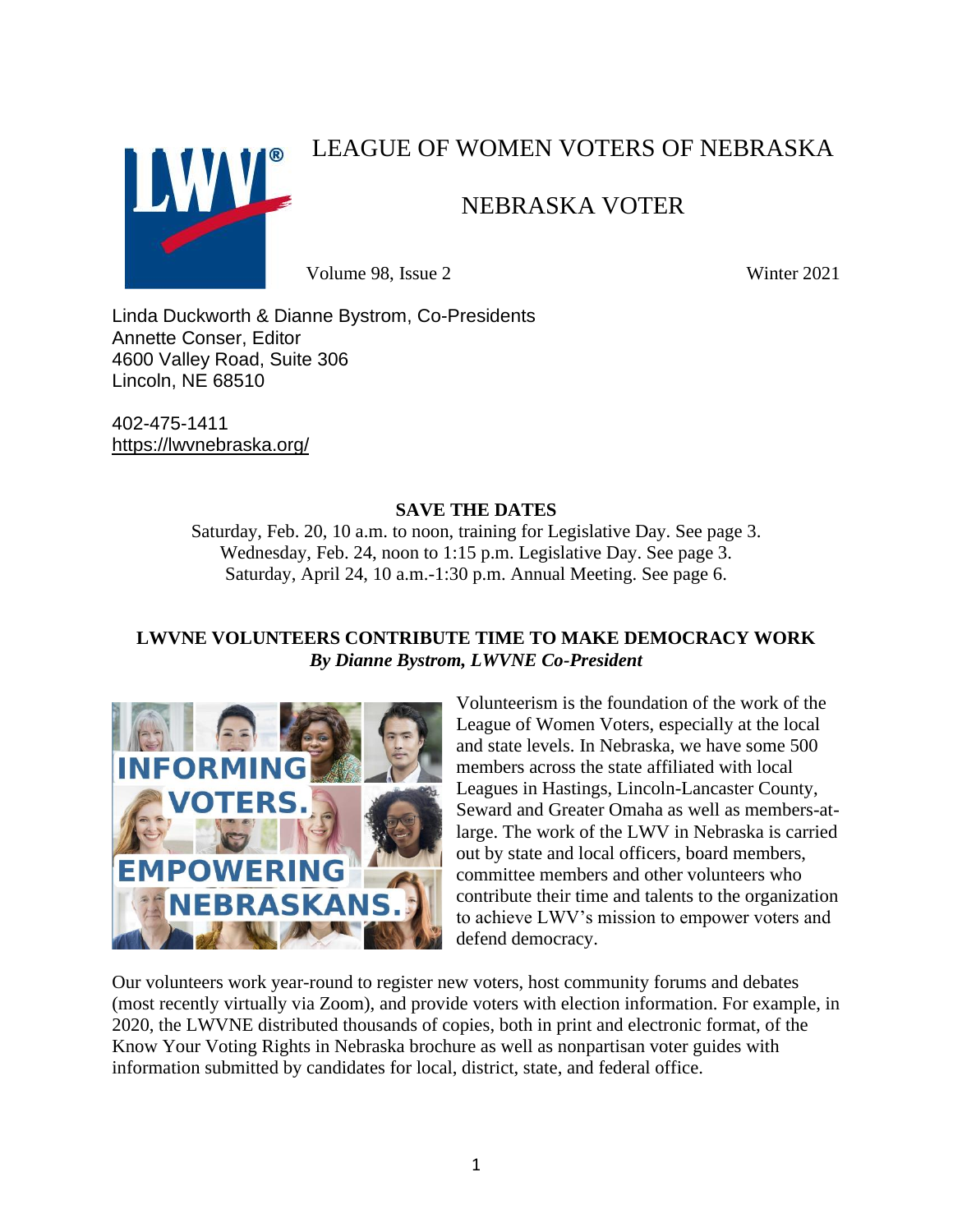Each year, members of the LWVNE also engage at the local and state levels on our legislative priorities. In the past month, LWVNE directors have written and submitted more than 20 letters to Nebraska state senators and legislative committees about bills that we support, oppose, or have a neutral position. You can read the letters submitted to the Nebraska Legislature in 2021 [here.](https://lwvnebraska.org/letters-to-committees-and-officials-2021/)

Recently, state and local Leagues across the United States were asked to respond to the national LWV's semi-annual survey about their volunteer activities in 2020. To answer the survey's more than 80 questions, Linda Duckworth and I (as co-presidents) contacted members of the LWVNE state board as well as leadership in Nebraska's four local Leagues. We were more than impressed with what we learned, and would like to share with LWVNE membership some of the highlights from our survey responses about our combined volunteer efforts and hours at the local and state levels in 2020:

- 235 election-related activities, including voter registrations, candidate forums, presentations, and educational programs;
- 400 volunteers took an active role in planning and/or executing these events;
- 5,813 hours that volunteers dedicated to planning and/or executing these activities and events;
- 1,849 voters registered, including 376 new and previously ineligible voters; and
- 500 voters contacted by telephone, text messages, social media, and in-person.

The LWVUS also asked for examples of how state and local Leagues carried out their volunteer work in 2020. Through its state and local Leagues, the LWVNE:

- Produced and distributed brochures, e.g., Know Your Voting Rights in Nebraska and nonpartisan voters' guides; flyers; postcards; videos; magnets, and other educational materials;
- Distributed educational materials via door drops and at libraries, county election offices, museums, community organizations, barbershops, and hair salons and digitally via social media (Facebook, Twitter, and Instagram) and the LWVNE website;
- Made presentations to local and state community organizations; businesses; and high schools, colleges, and universities;
- Targeted voter engagement activities to high school, community college, and university students; communities of color; low-income communities; new citizens; seniors; and tribal nations; and
- Engaged in such activities as poll observation, get-out-the-vote activities, phone banking, texting, and election monitoring on Election Day.

If you would like to become more active in the work of the League of Women Voters of Nebraska, at either the local or state levels, we encourage you to contact us at president@lwvnebraska.org and we can direct you to one of our state directors or local League presidents based on your interests. Or you can read more [here](https://mailchi.mp/870750c36e99/volunteer-for-opportunities-with-lwvne) about our volunteer opportunities in this recent email sent via MailChimp to LWVNE members and contact the directors listed.

We thank our hundreds of active volunteers and welcome more members to become involved in our efforts to empower voters and defend democracy.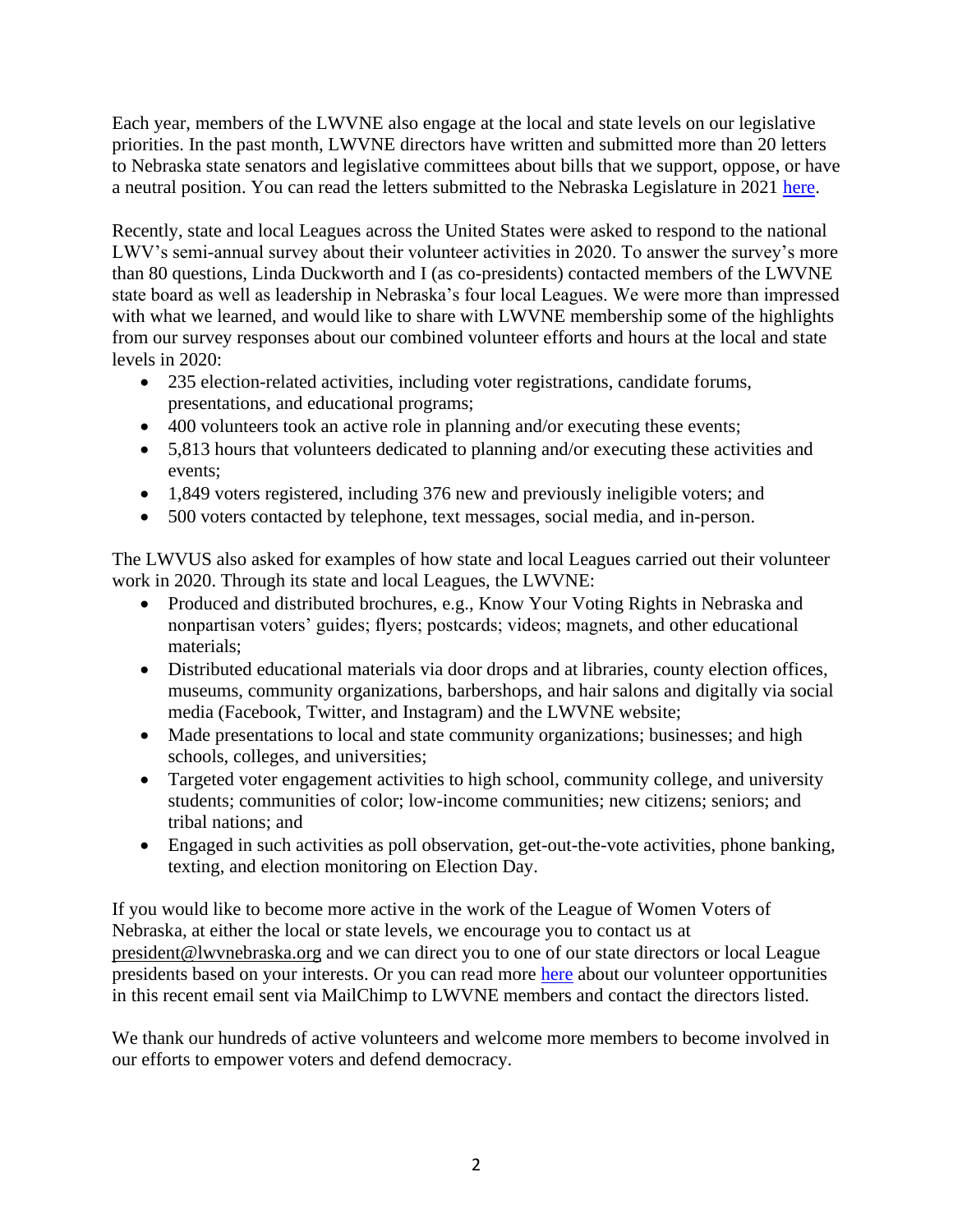## **LWVNE HOSTS VIRTUAL LEGISLATIVE DAY IN THIS VIRTUAL ERA!** *By Sherry Miller, Vice President for Action*



All members of the League of Women Voters of Nebraska (and guests) are invited to participate in our first virtual Legislative Day. Participants will join a Zoom meeting on Saturday, Feb. 20, from 10 a.m. to noon for two hours of training for action on seven priority bills, selected by the LWVNE board on Jan. 30. Legislative action will take place on Wednesday, Feb. 24, between noon and 1:15 p.m. with participants contacting senators virtually via emails and phone calls.

The seven bills set as priorities to support or oppose based on our positions are as follows:

| <b>PORTFOLIO</b>                                                        | <b>BILL</b>      | <b>SENATOR</b> | <b>DESCRIPTION</b>                                                                                                                                                  | <b>POSITION</b> |
|-------------------------------------------------------------------------|------------------|----------------|---------------------------------------------------------------------------------------------------------------------------------------------------------------------|-----------------|
| <b>EDUCATION</b>                                                        | LB 364           | Linehan        | The Opportunity Scholarship Act                                                                                                                                     | <b>OPPOSE</b>   |
| <b>GOVERNMENT</b>                                                       | LB 8             | <b>Blood</b>   | Change independent expenditure<br>reporting requirements and require<br>electioneering reporting                                                                    | <b>SUPPORT</b>  |
| <b>HEALTH</b>                                                           | LB 20            | <b>Blood</b>   | Provide for insurance coverage<br>of and Medicaid access to<br>prescribed contraceptives                                                                            | <b>SUPPORT</b>  |
| MENTAL &<br><b>BEHAVIORAL</b><br><b>HEALTH/</b><br><b>SOCIAL POLICY</b> | LB 383           | Hilgers        | Appropriate funds to plan, design,<br>and construct two new correctional<br>centers for up to 384 beds                                                              | <b>OPPOSE</b>   |
| <b>NATURAL</b><br><b>RESOURCES</b>                                      | LB 266           | McCollister    | <b>Adopt Renewable Energy</b><br><b>Standards Act</b>                                                                                                               | <b>SUPPORT</b>  |
| <b>SOCIAL</b><br><b>POLICY</b>                                          |                  | LR22CA Linehan | Constitutional amendment to<br>limit the total amount of property<br>tax revenue that may be raised by<br>political subdivisions (e.g., public<br>school districts) | <b>OPPOSE</b>   |
| <b>VOTER</b><br><b>SERVICES</b>                                         | LB <sub>11</sub> | <b>Blood</b>   | Allow registered voters to request<br>permanent receipt of an early ballot<br>to vote                                                                               | <b>SUPPORT</b>  |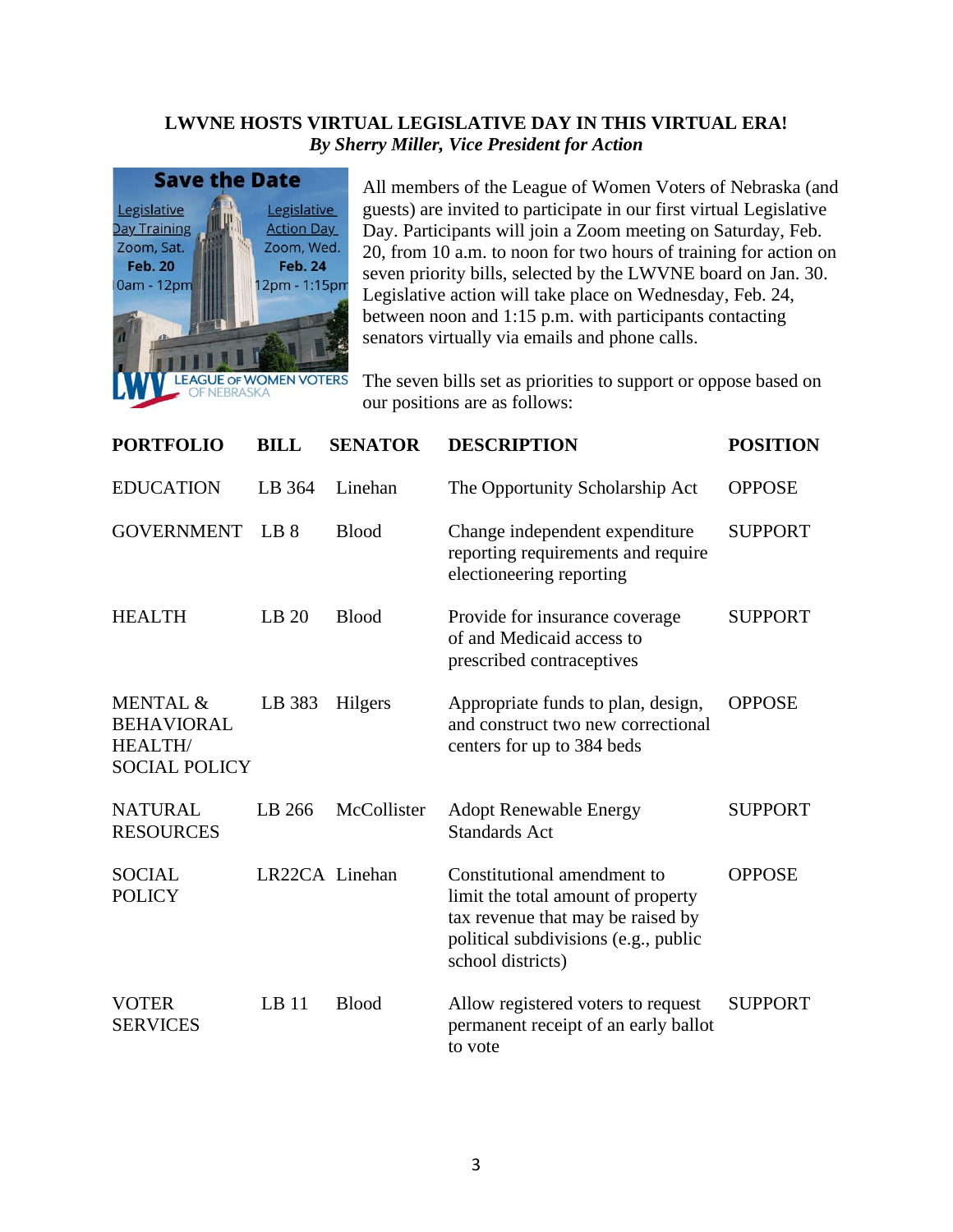I encourage you to research these bills on the Legislature's [website](https://nebraskalegislature.gov/) in advance of Feb. 20. Find the bills by clicking on Bills and Laws on the menu on the upper left of the website, enter the bill or resolution number, and press the spy glass icon.

The portfolio directors will share League rationale to support or oppose on each bill/resolution. Also, we are inviting Senators Blood and McCollister to join by video recording to speak on the bills we support.

Please register for Legislative Day at these links: [Feb.](https://us02web.zoom.us/meeting/register/tZYtd-ipqzssHNOMuZsP67QjqKHHEfeVd-6l) 20 and Feb. 24. I look forward to "seeing" everyone on Feb. 20 and again on Feb. 24. It's disappointing not to be able to roam the halls of the Capitol, observe debate from the north balcony or have lunch at the Governor's Mansion. But we will plan to do that next year! BE SAFE, BE WELL!

## **THANK YOU TO ALL 2020 FUNDRAISER CONTRIBUTORS**

Thanks to the generosity of its members, the League of Women Voters of Nebraska will have almost \$5,000 to support its efforts to register voters, provide nonpartisan voter education programs and increase its communication outreach in 2021.

A total of \$4,815 has been raised to date in response to the Dec. 1, 2020, letter from copresidents Dianne Bystrom and Linda Duckworth: \$3,695 to the General Fund and \$1,120 to the Education Fund. All contributions, no matter their specific designation, are tax-deductible.

The following LWVNE members contributed to the 2020 donation drive (with additional contributors requesting anonymity):

Those contributing to the General Fund were Mary Anna and Clyde Anderson, Suzanne Brady, Dianne and Keith Bystrom, Melina Cohen, Nancy Comer, Sancha Corrigan, Janet Davis, Linda and Charlie Duckworth, Lynne Elwood, Polly Goecke, Joyce Grothen, John and Dianne Herzog, Kathleen Kelley, Karren Kerr, Mele Mason, MaryLee Moulton, June Pederson, Kathleen Piper, Susan Prazan, Dr. Debra Romberger, Caroline Sedlacek, Marcia Shavlik, Mary Ann Sturek, Barbara Tripp, and Deborah Wigton.

Education Fund contributors were Marilyn Abariotes, Cheryl Moninger-Bettin and Joel Bettin, Janet Chung, Nancy Comer, Carol Connor, Judi Cook, Sancha Corrigan, Janet Davis, Roger Glawatz, Eunice Goldgrabe, Caryl Guisinger, LeEllen Haynes, Kathleen Kelley, Judy Paine, June Pederson, Kathleen Piper, Terri Rittenberg, Lynn Roper, Kathryn Stofer, Vicki Treat, and Barbara Tripp.

Additionally, during 2020, but prior to the 2020 fundraiser, a total of \$1,652 had been donated by League members: \$752 to the General Fund; \$700 to the Education Fund; \$50 to the Endowment Fund; and \$150 to the Sandra K. Powell Memorial Fund. Those contributors were Terri Alberhasky, Melina Cohen, Linda Duckworth, Caryl Guisinger, Cynthia Hadsell, Kate High, Amy McGaha, Toni Monette, MaryLee Moulton, Carol Ramsey, Judy Reimer, Judy Sandeen, Caroline Sedlacek, Marcia Shavlik, Sheri St. Clair, Mary Ann Sturek, and an anonymous donor.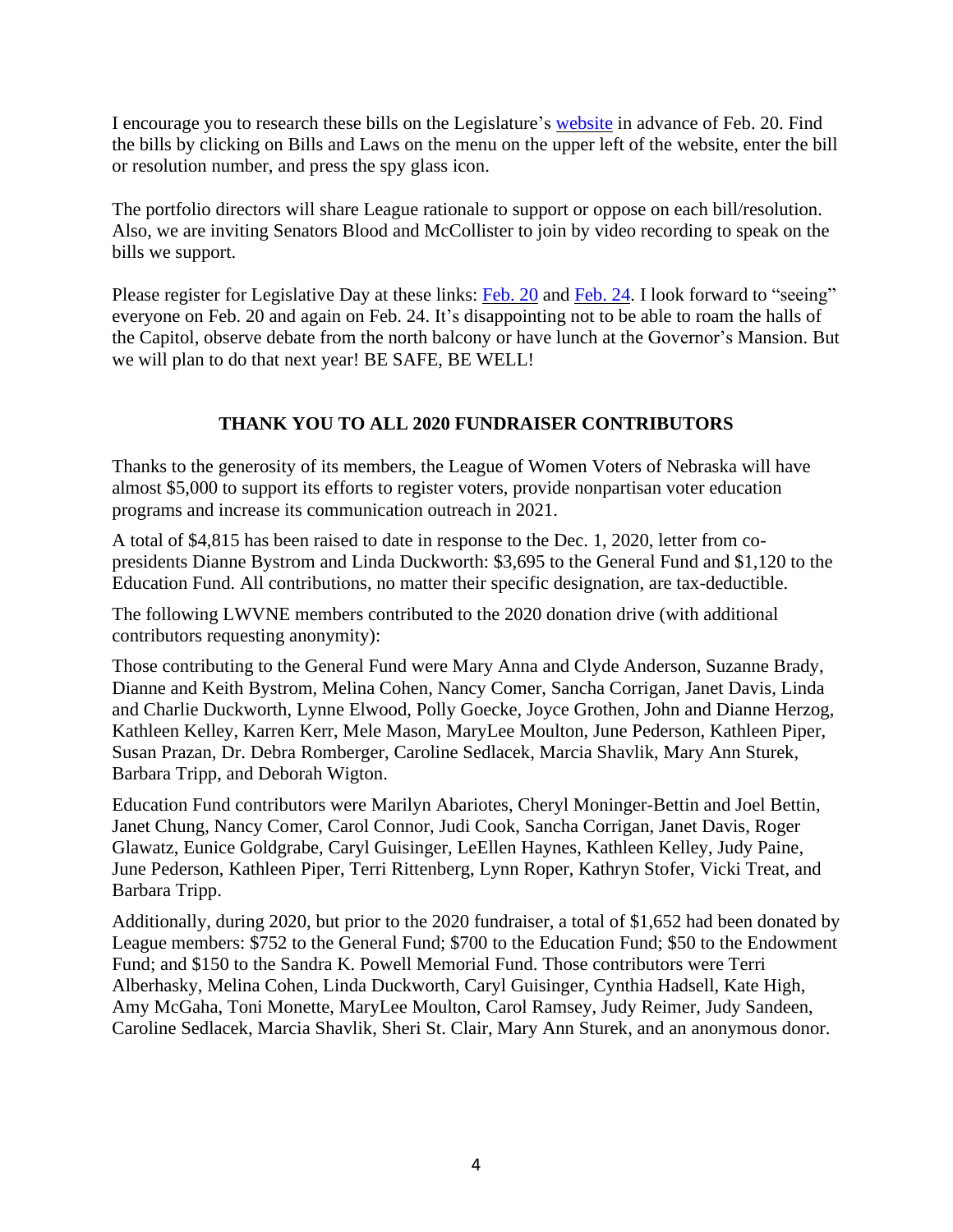The LWVNE is still accepting donations for its 2020 fundraising drive. You can contribute by sending a check to the state office at League of Women Voters of Nebraska, 4600 Valley Road, Suite 306, Lincoln, NE, 68510, or through this link on the LWVNE website via [PayPal.](https://lwvnebraska.org/donate/)

We thank you for your support!

## **HELP LIBRARY OF CONGRESS WITH TERRELL TRANSCRIBE-A-THON**



The Library of Congress will honor African American suffragist and civil rights leader Mary Church Terrell with a transcribe-athon of her papers from Feb. 12 to 14 as part of this year's Douglass Day service project.

The Library of Congress will release the project on Friday, Feb. 12, to coincide with the kickoff of the celebration. Beginning on Feb. 12, you can join the transcribe-a-thon from this [link.](https://crowd.loc.gov/campaigns/mary-church-terrell-advocate-for-african-americans-and-women/)

Terrell founded Douglass Day in 1895 to honor her late friend Frederick Douglass in the Washington, DC, public schools as a celebration of his chosen birthday of Feb. 14. The commemoration was then adopted by schools across the country and later turned into a full month of celebrating Black history in

the 1960s.

February 14 is also the date that the League of Women Voters was founded in 1920 at the national convention of the National American Woman Suffrage Association.

The Colored Conventions Project began celebrating Douglass Day in 2016 as a digital day of service for Black history. This year, Douglass Day volunteers will aim to transcribe the final section of Terrell's papers.

Intrepid virtual volunteers have already completed more than 20,000 pages of the Terrell papers. On Feb. 12, the Library of Congress will release the final section of the collection for a weekendlong transcribe-a-thon. These 4,600 pages of mostly printed materials document all phases of Terrell's public activities and provide glimpses of her private life. Together we can make Terrell's legacy more accessible in honor of Douglass.

According to the Douglass Day website, the online transcribe-a-thon and other events invite "people to participate in the making of Black history. . . . Our collective efforts – what we create on 2/14 – helps to remind us that African American history *is* American history." Douglass Day also will feature readings, discussions and a birthday cake bake-off. You can read more about Douglass Day [here.](https://douglassday.org/)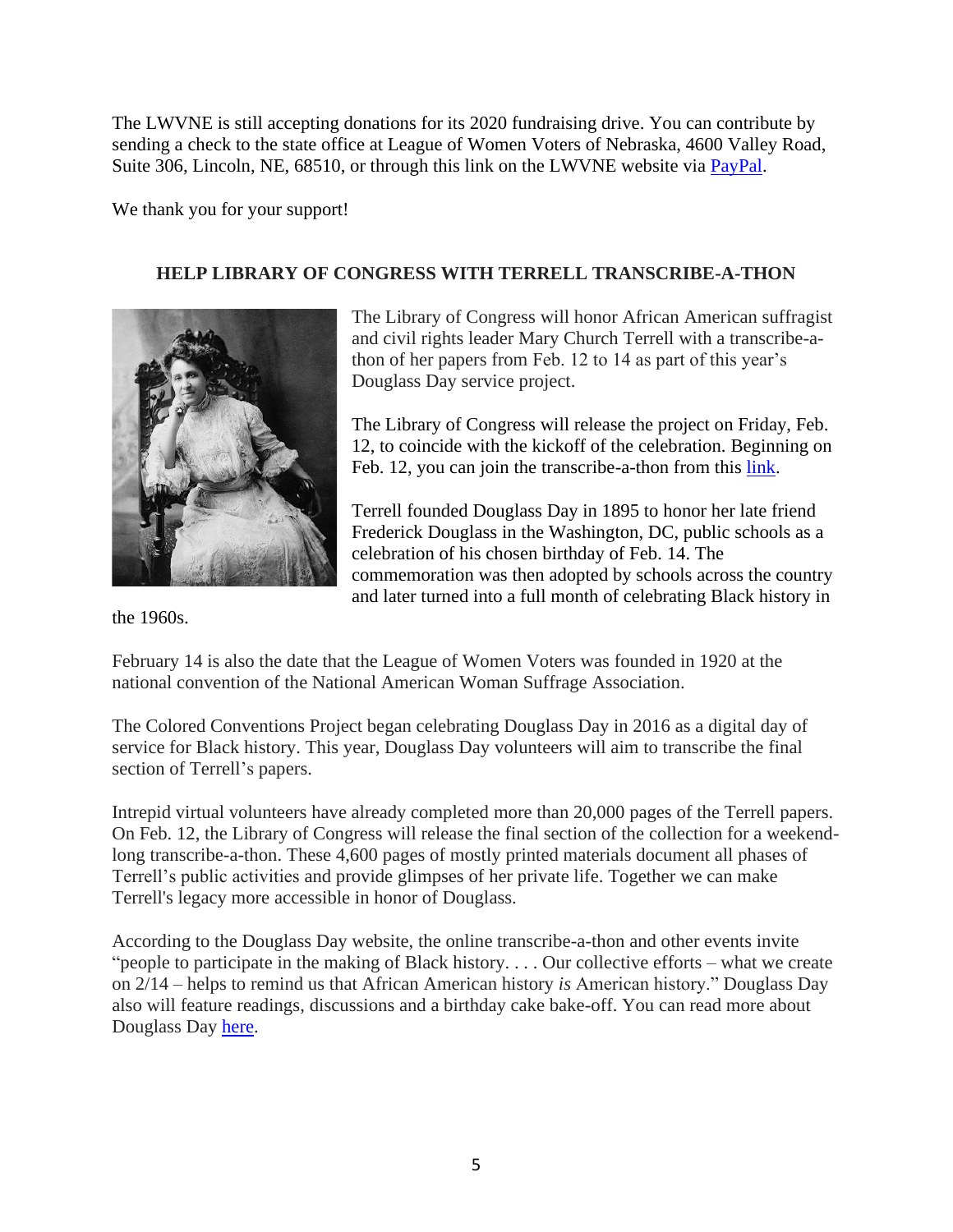#### **CALL TO LWVNE 8TH ANNUAL MEETING**

#### *Saturday, April 24, 2021* **10 a.m.–1:30 p.m.**

All League of Women Voters of Nebraska members are called to participate on Saturday, April 24, from 10 a.m. to 1:30 p.m. in the LWVNE's 8th Annual Meeting. The agenda will include election of officers and board directors. Please add it to your calendar now; details will be available closer to the meeting date.

## **LWVNE PARTNERS WITH UCC TO PUBLICIZE CLIMATE CHANGE TOOLKIT** *By Janelle Stevenson and Megan Lyons, Co-Directors of Natural Resources*

The LWVNE Natural Resources Committee has a special collaboration to share with you and to ask you to participate in this outreach. Jessica Palys – former community organizer and current pastor at First Congregational United Church of Christ in Hastings – approached the League of Women Voters about working together to spread the word that we *can* arrest the impacts of climate change.

The UCC has created an in-depth toolkit or manual with small to large ways in which a church can incorporate climate change awareness and create care components into their worship. This toolkit offers suggestions for action, ways in which a group of people can be more engaged in understanding global warming. This toolkit also provides hands-on examples of advocacy such as considering your diet, buying power, and alternative energy sources, which actively work to reduce the human effect of climate change on the planet. You can view and download the toolkit from this [link.](https://ucctcm.org/climatetoolkit/)

How can we do this? The UCC and the LWVNE are asking congregations across Nebraska to observe a Creation Care Sabbath or a Climate Change Sabbath, using any activity from the toolkit, around the time of this year's Earth Day on April 22, 2021. Leaders or committees of the congregation can choose from hymns, scripture, short or long films, movies, speakers, letter writing activities, or youth and adult lessons. Any one of these valuable offerings helps in the step toward consciously preserving our planet. We will ask for feedback on what churches across our state did on Climate Change Sabbath to better understand the impact of this project, either through an online survey or phone call.

To quote directly from the toolkit: "Climate change refers to significant, long-term changes in the global climate – our interconnected system of sun, earth and oceans, wind, rain and snow, forests, and deserts, and everything people do. While climate doesn't cause weather, it can increase the probability of particular weather events that affect regions differently" (page 6). "Our hope is you will take this as an opportunity to initiate dialogue, education and advocacy regarding the approaching climate crisis" (page 3).

The UCC hopes to partner with the Arbor Day Foundation for Nebraska's UCC churches (and perhaps yours) to create a statewide tree-planting initiative, one method of abating excess carbon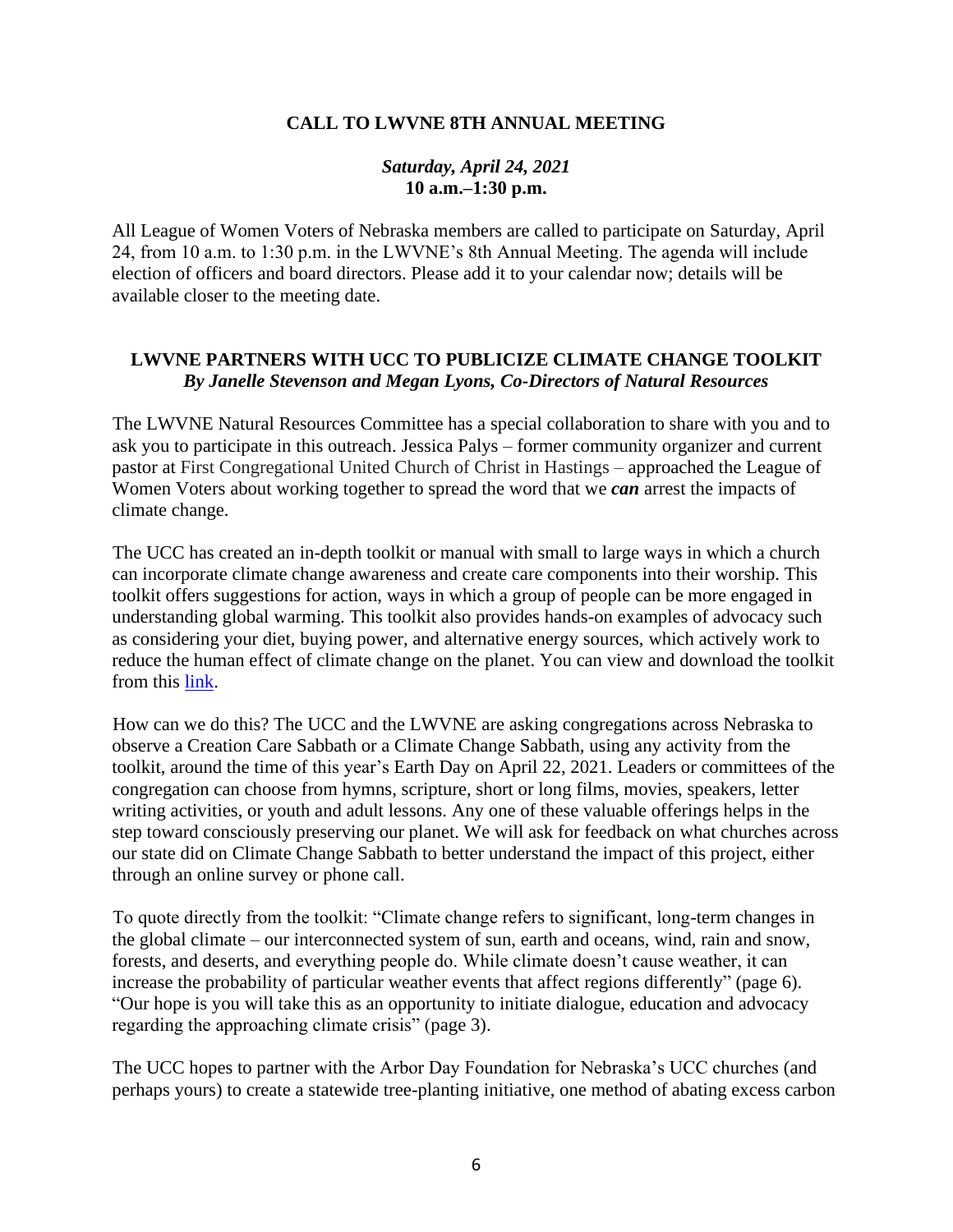in the air. We are excited about this opportunity to show our home state advantage and be Nebraska Strong on Climate Change. To be part of this effort, contact Pastor Palys directly at pastor@fcucchastings.org.

This year, the LWVNE's legislative priorities include LB 266 that would adopt the Renewable Energy Standards Act. We will happily provide educational materials and/or postcards for you to utilize with your congregation on this bill.

As a nonpartisan organization, the LWVNE offers this toolkit as a nonpartisan resource for you to use as is most appropriate. Faith communities are influential and uniquely equipped to alter the partisan gridlock around climate change, as you can see on page 4 of the toolkit. We encourage LWVNE members involved in a faith community to share this toolkit with their congregation leaders, or use the toolkit in other organizations, or individually. To make change, we must continue to educate ourselves and bring others along with us in this massive effort to reduce carbon emissions. Thank you for helping us spread the word.

## **REPORT: COMMUNICATIONS COMMITTEE** *By Dianne Bystrom, Chair*

During the past year, the League of Women Voters of Nebraska's Communications Committee – established by the LWVNE board in July 2019 – has been busy on all fronts. Most notably, the volunteers on our committee worked to develop, launch, and maintain a new information-rich website, which can be accessed [here.](https://lwvnebraska.org/)

We also have increased our presence on social media via our Facebook page and new Twitter and Instagram accounts. As of Feb. 5, the LWVNE has 700 followers on Facebook, 299 on Twitter, and 221 on Instagram. If you have not followed the LWVNE on social media, we invite you to do so on [Facebook,](https://www.facebook.com/LWVNE) [Twitter](https://twitter.com/lwvne) and [Instagram.](https://www.instagram.com/lwvne/) In the past 28 days, we've engaged with 1,575 people through our posts on Facebook alone, thanks mostly to the work of Communications Committee member MaryLee Moulton.

Other members of the LWVNE Communications Committee are Katie Wadas Thalken, vice chair; Aimee Folker, Toni Monette, and Rebecca Gonzales. Caryl Guisinger, former committee member, also contributed greatly to our work in 2019-2020, particularly to the development and launch of the new LWVNE website. We will soon add Maureen Ose to our committee. This is an active committee, with all members contributing to our efforts.

The Communications Committee also recommended and received approval from the LWVNE board to communicate more frequently with members through the MailChimp platform. Over the past 10 months, we have sent 23 messages to LWVNE members through MailChimp. Our MailChimp emails have an open rate of 45% to 51%. Since fall 2020, the LWVNE has sent out the link to the Nebraska Voter, which can be found on the LWVNE website, via MailChimp.

The Communications Committee is always adding to the LWVNE website and posting on social media. Please feel free to send suggestions for the website and social media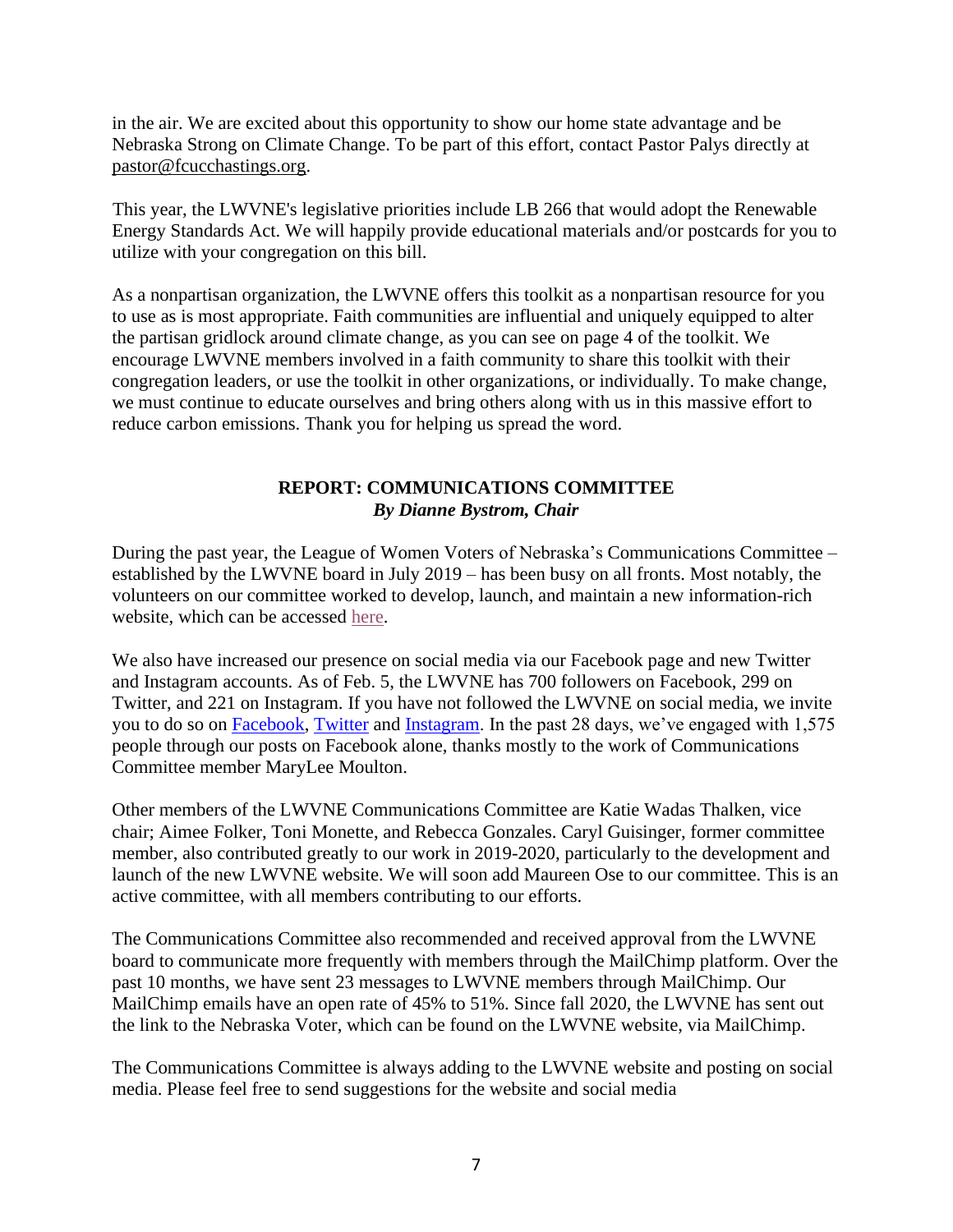to [marylee@lwvgo.org](mailto:marylee@lwvgo.org) or [dbystrom@lwvnebraska.org.](mailto:dbystrom@lwvnebraska.org) We are particularly looking for any ideas for the Inspire section of the LWVNE website. During the first half of 2021, we are focusing website content on the legislative session, bills and redistricting.

## **REPORT: NATURAL RESOURCES AND ENERGY** *By Janelle Stevenson and Megan Lyons, Co-Directors*

Have you heard of Mead, Nebraska? About two years ago, residents of Mead noticed health concerns in themselves and their animals. Many Saunders County residents believed the AltEn Ethanol processing plant was the culprit. The plant, established in 2015, processes unwanted pesticide-coated agricultural seeds, such as corn, into ethanol. Some of the byproduct is then distributed to farm fields as "soil conditioner" or left exposed at the plant where experts and researchers report dangerously high levels of neonicotinoids, a type of insecticide.

Today, we can be certain that their irresponsible business practices have contaminated soil, water, and air. Two letters were submitted by the LWVNE to the Nebraska Legislature's Natural Resources Committee on Feb. 1 and 2; one to request action, the second to support LB 507.

On Feb. 4, the Nebraska Department of Environment and Energy ordered the plant to shut down. AltEn is tasked with making a plan to dispose of the wastewater within the three dilapidated lagoons and remove the piles of leftover grain. In the meantime, the Nebraska Legislature is [considering a bill](https://omaha.com/news/state-and-regional/govt-and-politics/bill-would-force-ethanol-plant-near-mead-to-stop-using-pesticide-treated-seed-corn/article_8875c19a-6648-11eb-a4be-f37a0e7ce230.html) to ban the use of treated seed corn in the production of ethanol. Unfortunately, the contamination of groundwater is possible.

We now hear about climate change on a daily basis, and Nebraskans are at the forefront of advocating for climate solutions. We were approached by Jessica Palys, pastor of the First Congregational United Church of Christ in Hastings, to collaborate in sharing their Climate Change Toolkit with LWV members. This toolkit is a manual filled with proactive ways in which a group of people can take action on climate change. We hope that LWVNE members will share it with their congregation/faith community leaders or civic organizations to choose an activity from the toolkit to execute on a Sunday close to Earth Day, "Climate Change Sabbath," on April 22. Please share the toolkit with your congregation, faith-community, or organization.

The LWVNE state board has selected seven priority bills to recommend a particular position on, including LB 266—adopt the Renewable Energy Standards Act. Nebraska is one of the few states that does not have a renewable energy standard plan. The LWVNE believes that energy conservation must be a part of any national or state energy policy.

Carbon pollution from power plants is the largest source of industrial carbon in the United States. Clean energy offers a significant opportunity to diversify the rural economy while generating cheap, renewable power for rural homes and businesses. Let's not forget, renewable energy helps us reach the ultimate goal of net-zero carbon emissions. Thank you for your advocacy, and please contact us with any questions or interests. We welcome members and non-members on our Natural Resources Committee.